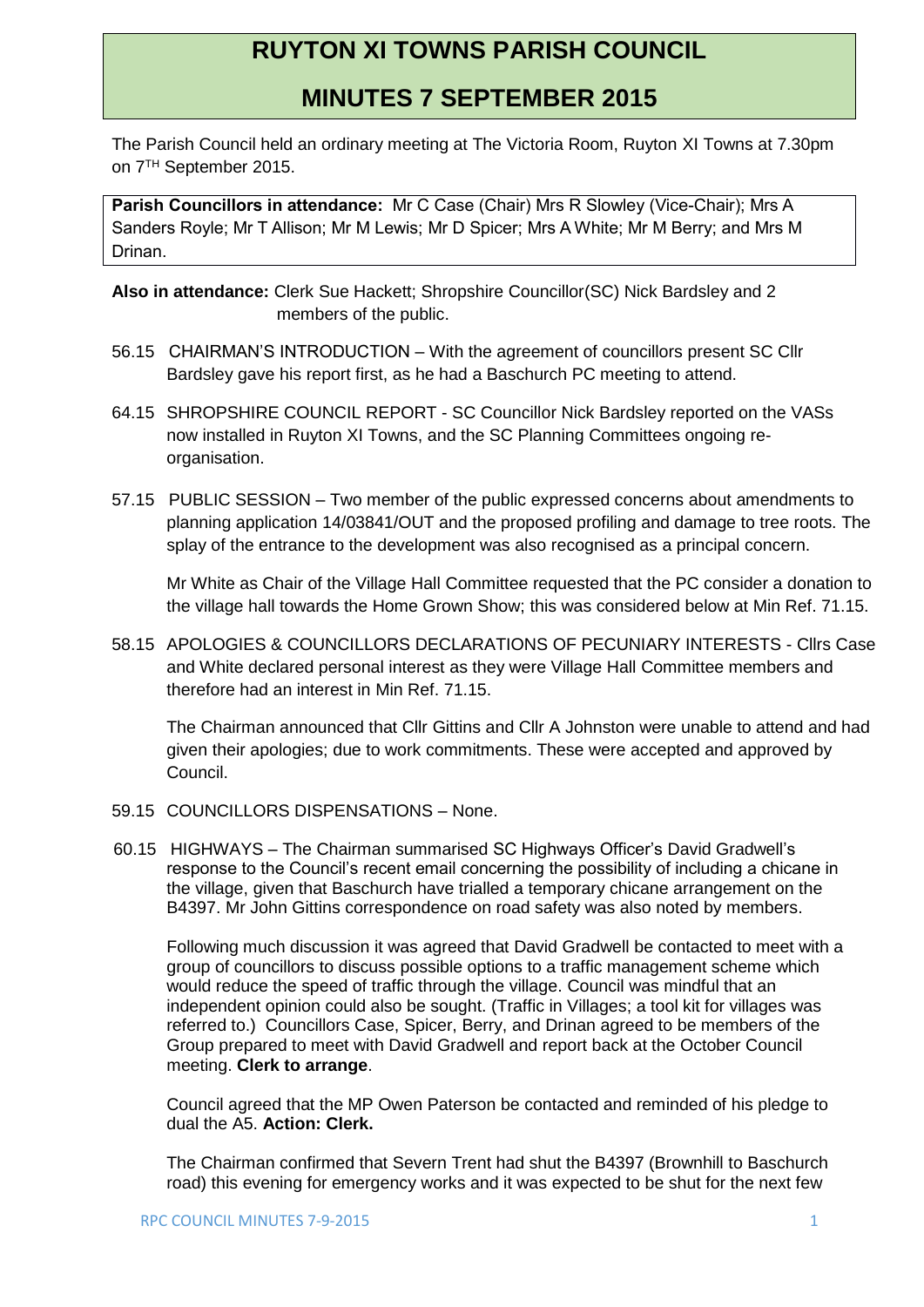days. Schools, SC and local radio had been contacted by the Chairman to publicise this fact.

- 61.15 FOOTWAY LIGHTING Councillors confirmed that the repairs as outlined by the Highline Electrical Ltd in their condition survey required action, however following a report by the Chairman it was agreed that replacement street lighting poles at a height of 6 metres should also be installed. The Clerk reported that to install the addition LEDs also requested by the Chairman would result in a cost in the region of £2,500. **Council resolved that the Clerk place the order for the works.** Councillors also resolved that the additional funding to be received from SC resulting from the Clerk's request that the PC be recompensed for maintaining Birch Close street lights for some 23 years (£5,700) be ring fenced towards street light maintenance.
- 62.15 THE CLIFFE & DOCTORS MEADOW PLAY AREA The Council resolved that given that Shropshire Council had allocated a £500 budget towards installation of the basketball net and post the remaining shortfall be met by the PC. **Action: Clerk to inform SC.**
- 63.15 SCHOOL REPORT The Chairman stated that Ruyton Primary School (St John the Baptist) had supported the Home Grown Show by providing much needed parking.
- 64.15 See above.
- 65.15 PLANNING MATTERS
	- a. Council considered the following planning applications:

Ref: 14/03841/OUT Proposed Residential Dev land off Olden Lane, Ruyton XI Towns Proposal:Outline planning for 3 dwellings all matters reserved. Applicant Mr JDW Jones.

The Parish Council were unanimous in their decision that the amendments did not affect the Councils original decision to oppose the application as it remains outside the village's development boundary. The Council considered the amendments presented which related to the splay and proposed profiling and were concerned about the street scene; splay and vision lines which they believed were incorrect given the 30 mile speed limit. The tree survey report commissioned by the applicant suggested that trees which would be affected by the new proposals would incur root damage, whilst ownership of some of the land affected was questioned given that an application can only be made with such an owner's permission/knowledge.

 *Cllrs Case, Slowley and Berry as Governors took no part in the discussions.*

## Reference: 15/02720/FUL

Address: St John The Baptist C Of E Primary School, Church Street, Ruyton XI Towns Proposal: Erection of kitchen extension at rear Applicant: Shropshire Council. The Parish Council agreed in retrospect to support the application.

b. Council noted the following planning application decisions received during the summer break where no comments have been submitted by the PC:

Reference: 15/02941/VAR Admiral Benbow, Church Street, Ruyton XI Towns Proposal: Variation of condition No. 2 attached to Planning Permission 10/01890/FUL dated 21 July 2010 to site caravan for a further 5 years Applicant: Mrs E Bell **SC Decision: Granted Permission.**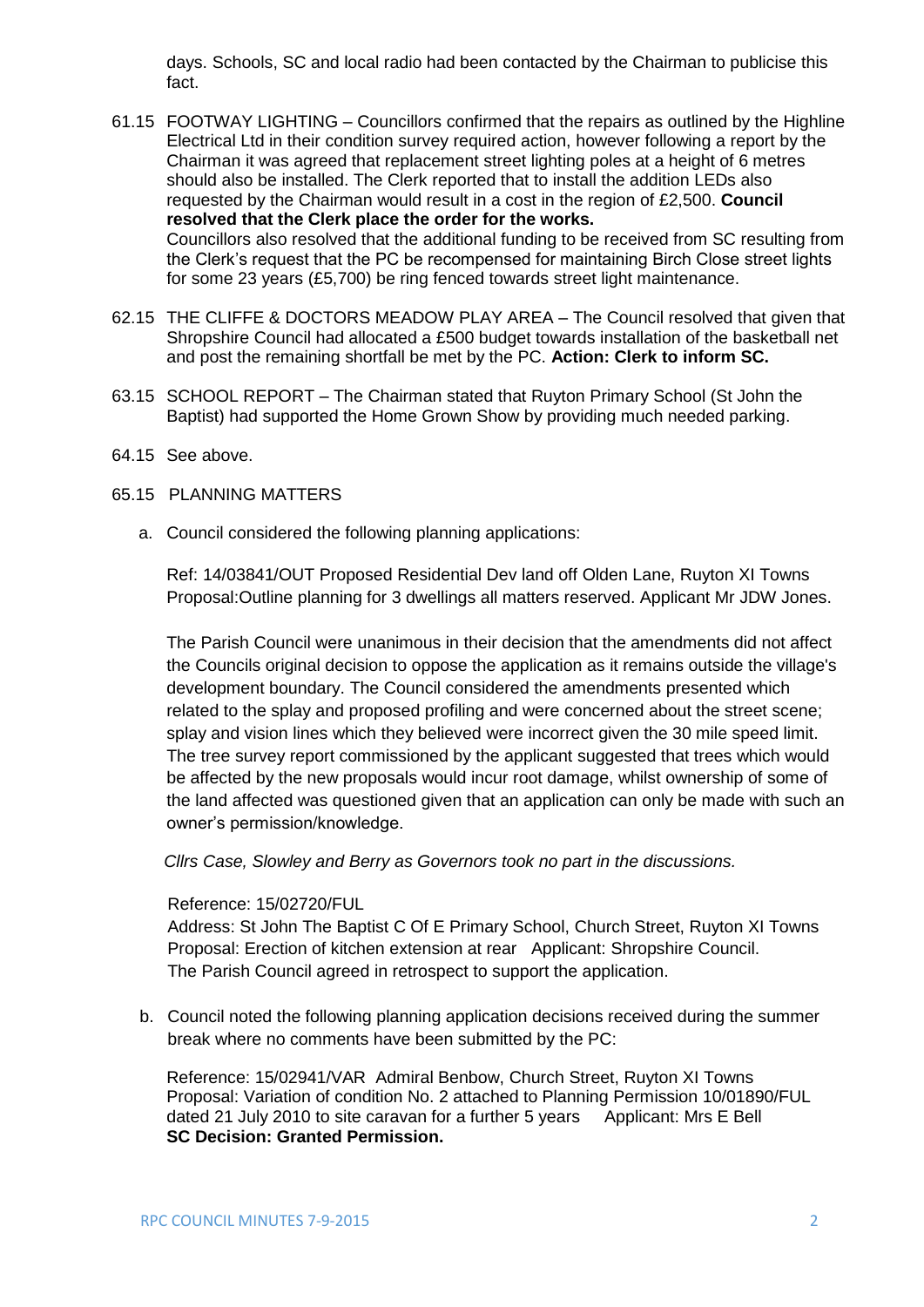Reference: 15/03102/FUL Tudor Lodge, Pound Lane, Ruyton XI Towns Proposal: Erection of two storey extension to side of dwelling and single storey extension. Applicant: Mr K Lester **SC Decision: Granted Permission.**

c. Council noted the following applications which had gone to Appeal in July:

SC Planning Ref: 14/05743/OUT Proposed residential development to the west of Little Ness Rd; Ruyton XI Towns Planning Inspector ref: APP/L3245/W/15/3035824

SC Planning Ref: 14/03629/FUL Erection of 2 detached dwellings & formation of vehicular access at Land Adj. Heath Cottage, Weirbrook, West Felton. Planning Inspector ref: APP/L3245/W/15/3033102 Appeal reference: 15/02277/REF

- d. Shropshire Council Planning decisions since the last meeting The Clerk confirmed that the Yardley planning application 13/03585/OUT; for a 2 house development had been refused by Shropshire Council.
- 66.15 CONFIRMATION & ACCEPTANCE OF PREVIOUS MEETING MINUTES Draft minutes of the Council meeting held in July were resolved as accurate by Council; and the Chairman was instructed to sign them as such. (Proposed; MB; Seconded RS.)
- 67.15 PROJECTS/LOCAL REPORTS UPDATE:
	- a. AED Project Cllr Sanders Royle stated that training was scheduled for Tue 22/9/2015 at 6.00pm at the primary school.
	- b. Spinney No report available.
	- c. Safeguarding Children Cllr Spicer stated that he awaited confirmation when PC presentations were to be held.
	- d. Report by Cllr Mary Drinan A questionnaire had been sent out to each village household asking whether they value their PO as a Community Asset. The Committee agreed to report back at the next PC meeting.
	- e. Parish Plan Steering Group The Chairman reported that the Group had held their AGM and decided to continue.
- 68.15 POLICE COMMISSIONERS ANNUAL SURVEY Council agreed that Cllr Berry would respond on behalf of the PC.
- 69.15 FINANCE
	- a. Council resolved to pay the following, instructing Cllrs Lewis and Case to check the supporting paperwork to the cheques raised before authorising payment: (Chqs 758,759 cancelled as spoilt)

Chq 760 K Hackett; Locum Clerk mileage to July meeting;

Chq 761 Clerk £62.15; Administration Expenses and mileage July-Aug;

Chq 762 SJF Design & Print £9.75 - Printed Summer newsletters;

Chq 763 Highline Electrical Ltd £341.10 – Mill Lane Light & Condition Survey VAT £56.85 included.

Chq 764 Ruyton XI Towns PCC £16.00; Rent of room 7/9/15;

Chq 765 SALC £10.00; Sustainable Communities Event;

- b. Council decided to reconsider formal opening of Nationwide deposit account; matter to be revisited at October meeting.
- c. External Audit 2014/15 The Chairman reported that he had received a phone call from Mazars stating that the PC had passed the audit; however the Clerk confirmed that the official paperwork (i.e.Annual Return) had not as yet been received.